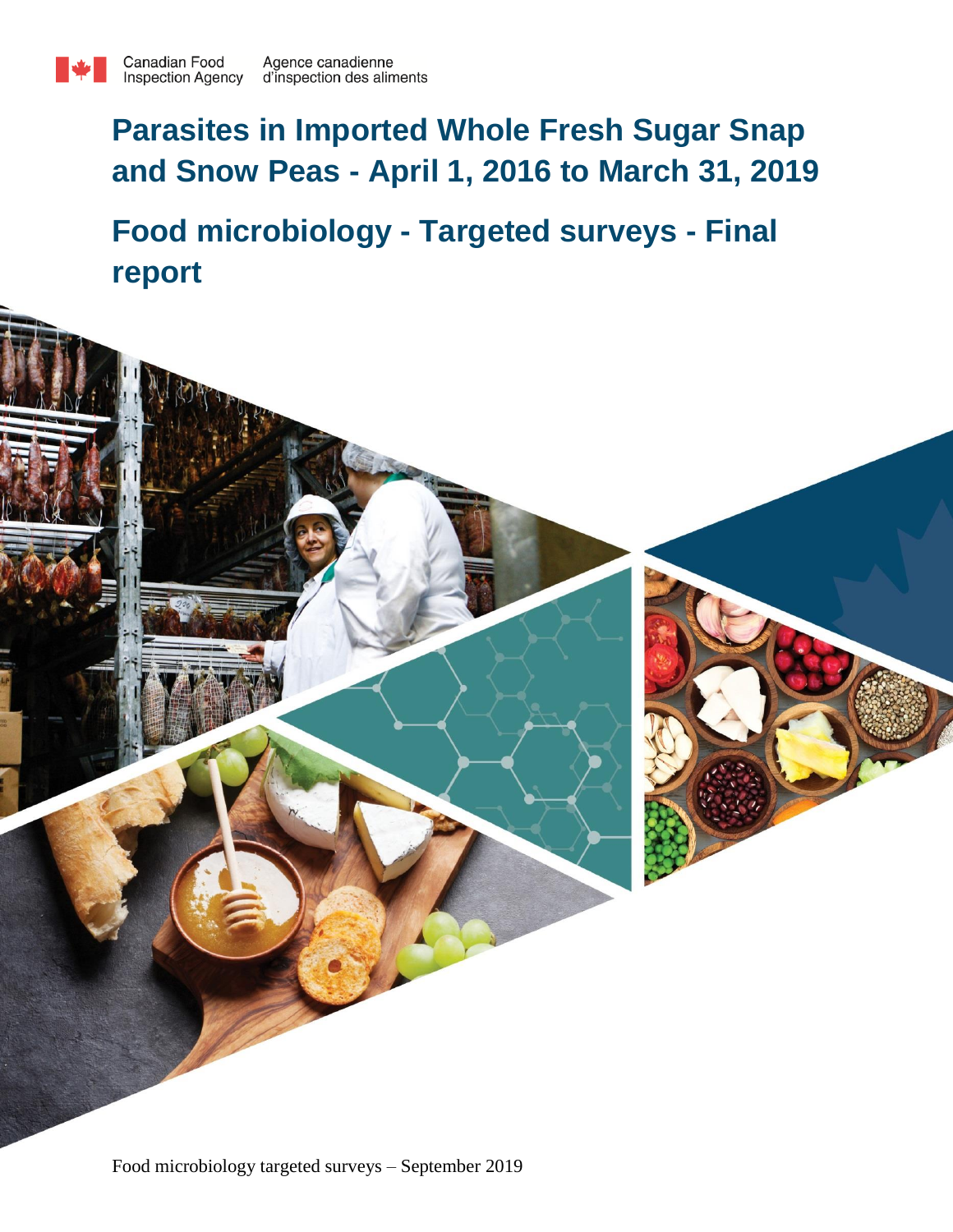# **Summary**

Fresh produce such as berries, leafy vegetables, and herbs have been identified as sources of parasites and have been implicated in numerous foodborne illness outbreaks worldwide. Fresh produce can become contaminated with parasites during production, harvest, post-harvest handling, packaging and distribution. Previous targeted surveys have reported on the occurrence of parasites in mushrooms, berries, leafy herbs, leafy vegetables and green onions. This report focuses the occurrence of parasites in imported whole sugar snap and snow peas, both of which have been implicated in foodborne illness outbreaks. As fresh sugar snap and snow peas are often consumed raw or lightly cooked, the presence of parasites creates a potential risk for foodborne illness.

Considering the factors mentioned above and their relevance to Canadians, imported fresh sugar snap and snow peas were selected for targeted surveys. Over the course of this study (April 1, 2016 to March 31, 2019), a total of 932 samples of sugar snap and snow peas were collected from retail locations in 11 cities across Canada and tested for the following parasites of concern: *Cyclospora cayetanensis* (*C. cayentanensis*)*, Cryptosporidium* species (spp.), *Toxoplasma gondii* (*T. gondii*). Of the 932 samples, 489 were also tested for *Giardia* spp. All samples were found to be free of parasite deoxyribonucleic acid (DNA). Regardless, sugar snap and snow peas are a known potential source of foodborne illness causing parasites and as such, safe handling practices are recommended for producers, retailers and consumers.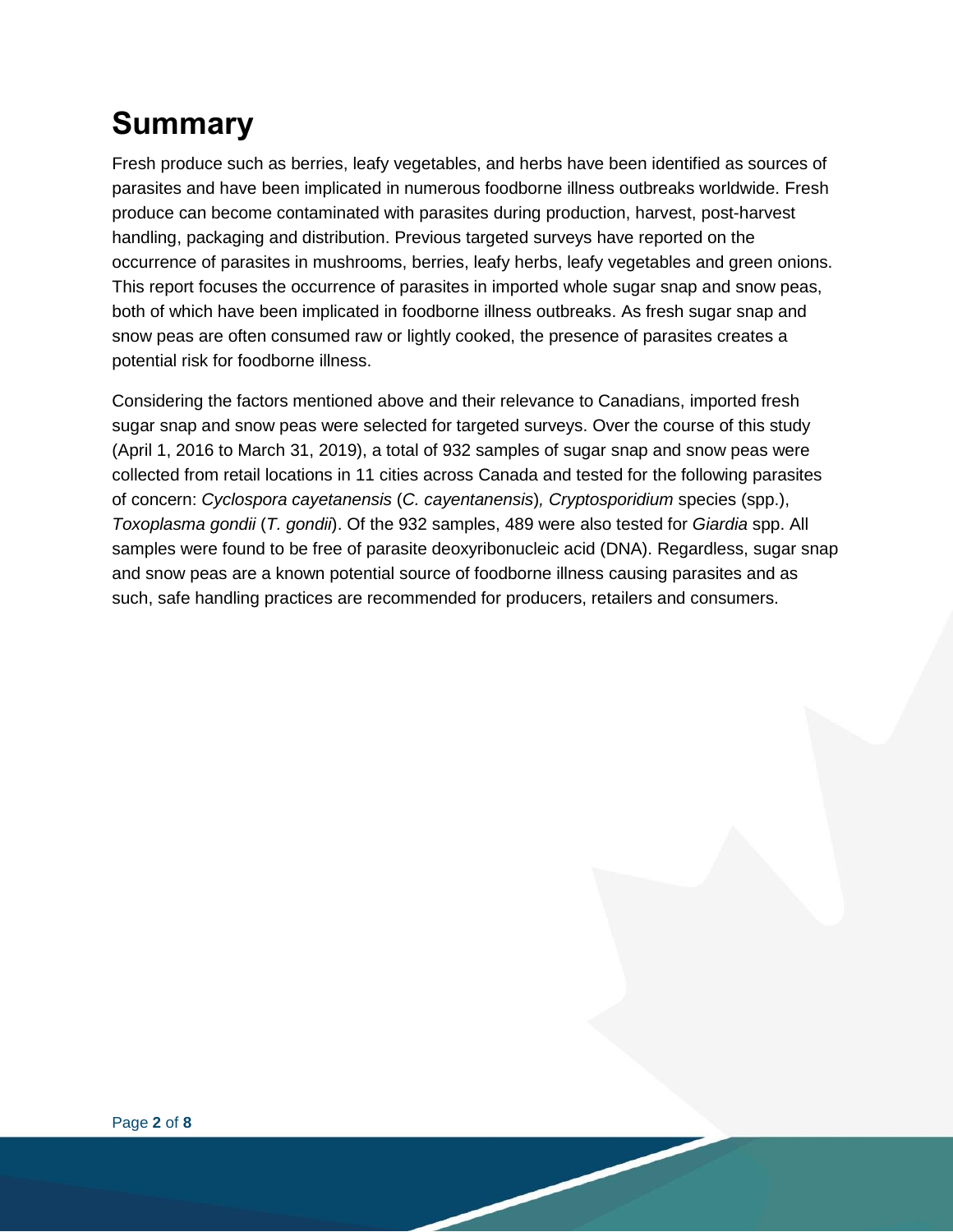### **What are targeted surveys**

Targeted surveys are used by the Canadian Food Inspection Agency (CFIA) to focus its surveillance activities on areas of highest health risk. The information gained from these surveys provides support for the allocation and prioritization of the Agency's activities to areas of greater concern. Originally started as a project under the Food Safety Action Plan (FSAP), targeted surveys have been embedded in the CFIA's regular surveillance activities since 2013. Targeted surveys are a valuable tool for generating information on certain hazards in foods, identifying and characterizing new and emerging hazards, informing trend analysis, prompting and refining health risk assessments, highlighting potential contamination issues, as well as assessing and promoting compliance with Canadian regulations.

Food safety is a shared responsibility. The CFIA works with federal, provincial, territorial and municipal governments and provides regulatory oversight of the food industry to promote safe handling of foods throughout the food production chain. The food industry and retail sectors in Canada are responsible for the food they produce and sell, while individual consumers are responsible for the safe handling of the food they have in their possession.

## **Why did we conduct this survey**

According to the Food and Agriculture Organization of the United Nations/World Health Organization (FAO/WHO) ranking for risk management of food-borne parasites, fresh produce has been implicated in numerous foodborne illness outbreaks worldwide<sup>1</sup>. Fresh produce has also been categorised as the primary food vehicles of *Giardia duodenalis, C. cayetanensis* and *Cryptosporidium* spp. and secondary food vehicles of *T. gondii*<sup>1</sup> *.* Fresh produce can be exposed to contaminated water during primary production and postharvest handling, as well as to inadequately composted organic fertilizers (manure) during primary production<sup>1</sup>. Fresh snap and snow peas are often consumed raw or lightly cooked, therefore the presence of parasites creates a potential risk for foodborne illness.

Given previous outbreaks associated with imported sugar snap<sup>2, 3</sup> and snow peas<sup>4</sup>, and the fact that they are frequently consumed by Canadians in all age groups<sup>5</sup>, these commodities were selected for a three year targeted survey from April 1, 2016 to March 31, 2019 to investigate the occurrence of parasites (*Cryptosporidium* spp., *C. cayetanensis*, *T. gondii, Giardia* spp*.*) in imported sugar snap and snow peas available at retail in Canada.

#### **What did we sample**

For this survey, a sample consisted of a single unit (individual consumer-size package(s) from a single lot) with a total weight of at least 250 g. All samples were collected from national retail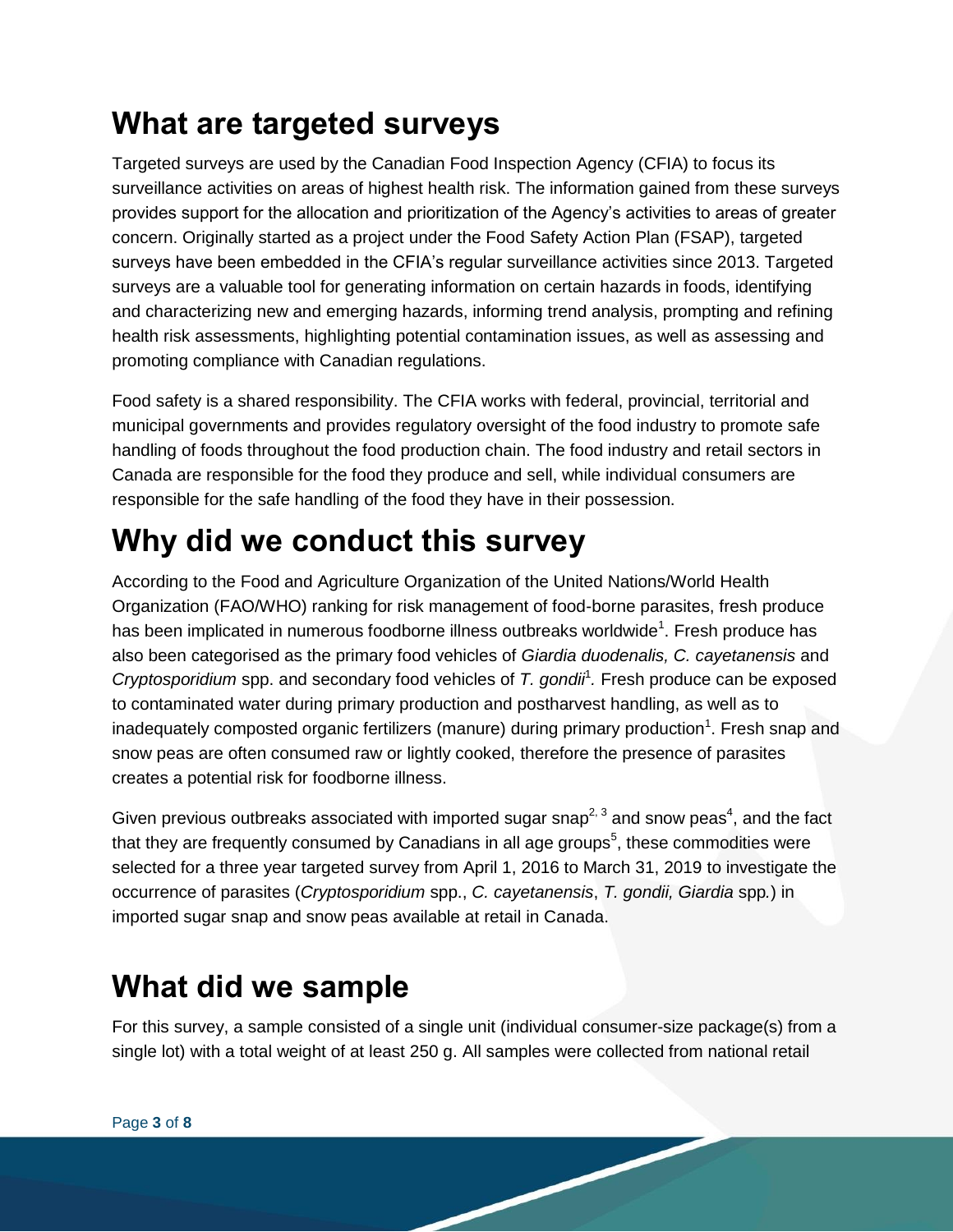chains and local/regional grocery stores located in 11 major cities across Canada. These cities encompassed 4 geographical areas:

- Atlantic (Halifax and Saint John)
- Quebec (Quebec City, Montreal)
- Ontario (Toronto, Ottawa)
- West (Vancouver, Kelowna, Calgary, Saskatoon and Winnipeg)

The number of samples collected from these cities was in proportion to the relative population of the respective areas.

A total of 932 imported whole fresh sugar snap and snow pea samples were collected throughout the year between April 1, 2016 and March 31, 2019.

The types of peas collected and analysed were: 58% (544/932) sugar snap peas; 42% (388/932) snow peas. All samples were imported from various countries and were either conventionally or organically produced.

#### **What analytical methods were used and how were samples assessed**

Samples were analyzed using CFIA internally developed methods that detect the presence of DNA of *C. cayetanensis*, *Cryptosporidium* spp., *T. gondii* <sup>6</sup> and *Giardia* spp.7, 8 .

At the time of writing this report, no assessment guidelines had been established in Canada for parasites in fresh produce. As the analytical methods used in this survey can only determine the presence or absence of parasite DNA, they cannot discriminate between living and dead parasites. Therefore, the detection of parasite DNA was assessed as "investigative" and required further consideration to determine appropriate follow-up actions (table 1).

**Table 1 - Analytical methods and assessment criteria for the detection of parasite DNA in sugar snap and snow peas**

| <b>Parasite</b>      | Method(s)           | <b>Satisfactory</b> | Investigative   |  |
|----------------------|---------------------|---------------------|-----------------|--|
| C. cayetanensis      | qPCR assay, melting | Not detected        | <b>Detected</b> |  |
| Cryptosporidium spp. | curve analysis, &   | Not detected        | Detected        |  |
| T. gondii            | sequencing          | Not detected        | Detected        |  |
| Giardia spp.         | <b>Nested PCR</b>   | Not detected        | Detected        |  |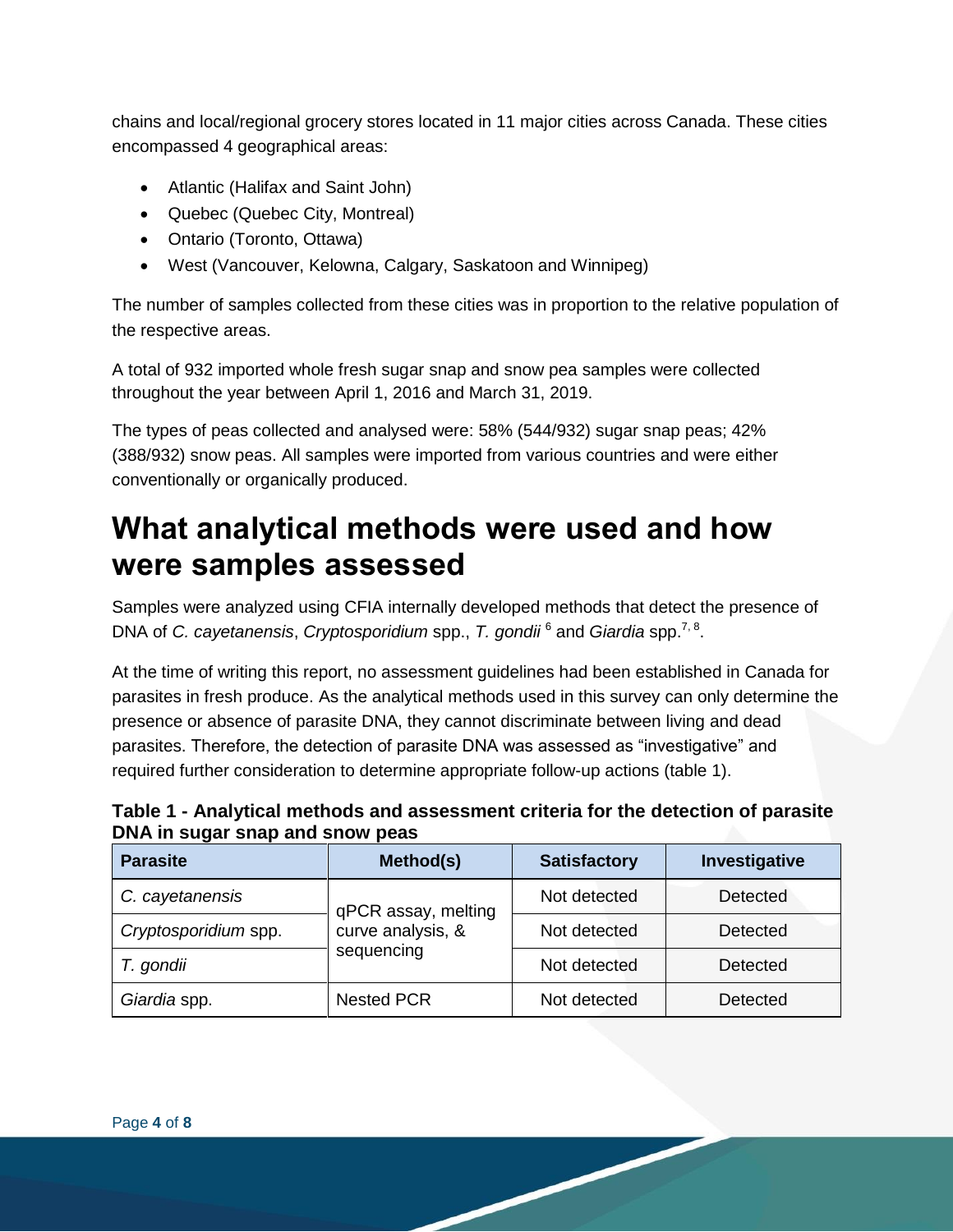#### **What were the survey results**

A total of 932 imported whole fresh sugar snap and snow pea samples were analysed for *C. cayetanensis, Cryptosporidium* spp., *T. gondii* and *Giardia* spp. Of the 932 samples, 489 samples were also tested for *Giardia* spp. No parasite DNA was detected in any of the samples tested (table 2). All samples analysed were imported and 98.5% (918/932) were conventionally produced (table 3).

| <b>Parasite</b>      | <b>Number of samples tested</b> | <b>Satisfactory</b> |  |
|----------------------|---------------------------------|---------------------|--|
| C. cayetanensis      |                                 |                     |  |
| Cryptosporidium spp. | 932                             | 932                 |  |
| T. gondii            |                                 |                     |  |
| Giardia spp.         | 489                             | 489                 |  |

**Table 2 - Assessment results of sugar snap and snow peas**

#### **Table 3 - Product origin and production practice of sugar snap and snow pea samples**

| <b>Product origin</b>             | <b>Number of samples</b><br>tested | <b>Conventional</b> | Organic        |  |
|-----------------------------------|------------------------------------|---------------------|----------------|--|
| China                             | 350<br>350                         |                     | 0              |  |
| <b>United States</b>              | 202                                | 199                 | 3              |  |
| Mexico                            | 182                                | 173                 | 9              |  |
| Guatemala                         | 100                                | 100                 | 0              |  |
| Peru                              | 36                                 | 36                  | 0              |  |
| <b>Mexico and Guatemala</b>       | 5                                  | 5                   | $\overline{0}$ |  |
| United States and<br>Guatemala    | $\overline{2}$                     | $\overline{2}$      | 0              |  |
| Taiwan                            | $\overline{2}$                     | $\overline{2}$      | $\overline{0}$ |  |
| Unites States and/or<br>Guatemala | 1                                  | 1                   | 0              |  |
| <b>United States and Peru</b>     | 1                                  | 1                   | 0              |  |
| Unknown                           | 51                                 | 49                  | $\overline{2}$ |  |
| <b>Total</b>                      | 932                                | 918                 | 14             |  |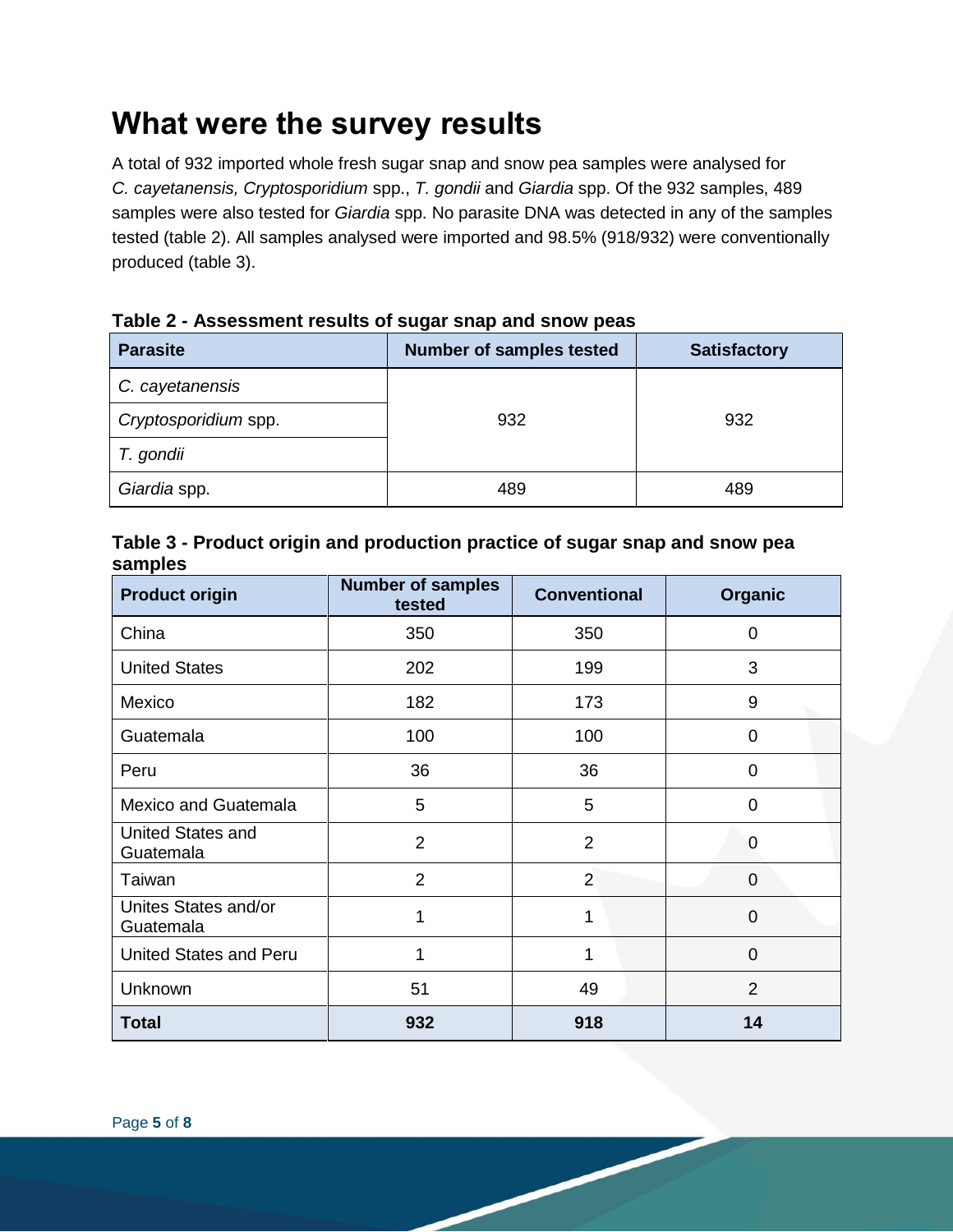#### **What do the survey results mean**

In this survey, all (100%) of the fresh whole sugar snap and snow peas samples analyzed were free of *C. cayetanensis, Cryptosporidium* spp., *T. gondii* (n=932) and *Giardia* spp. (n=489) DNA.

At the time of writing this report, no previous surveillance studies could be found on parasites in fresh sugar snap or snow peas. Previous targeted surveys were conducted by CFIA on whole mushrooms and a literature search found previous surveillance studies on parasites in other fresh produce sold at retail. See table 4 for a comparison of the parasite prevalence rates between the CFIA and other international studies. The parasite prevalence rates observed in the CFIA studies are comparable. The differences in the parasite prevalence rates observed between the CFIA and international studies may be attributable to differences in product type, detection methodology (DNA-based vs. microscopy), as well as agricultural practices.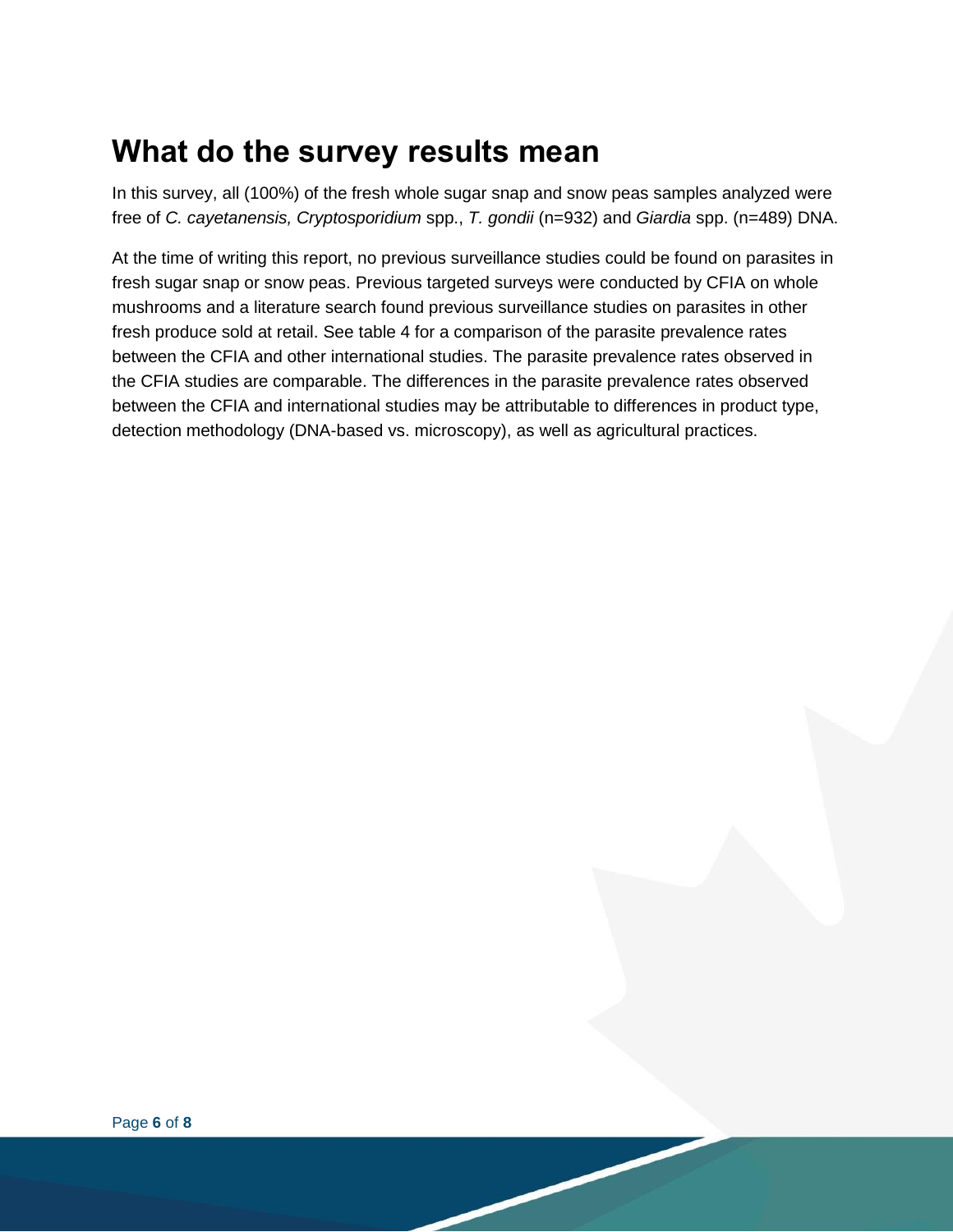| <b>Study</b>                                  | <b>Commodity</b>                                                                  | <b>Detection</b><br>method      | cayetanensis<br>ن | Cryptosporidium<br>spp. | T. gondii | Giardia spp. | <b>Total</b><br>number<br>of<br>samples |
|-----------------------------------------------|-----------------------------------------------------------------------------------|---------------------------------|-------------------|-------------------------|-----------|--------------|-----------------------------------------|
| Current<br>study                              | Whole fresh<br>sugar snap<br>and snow<br>peas                                     | DNA-based                       | 0%                | 0%                      | 0%        | 0%           | 932<br>(489 for<br>Giardia<br>spp.)     |
| 2016-2017<br>Targeted<br>survey <sup>9</sup>  | Whole<br>mushrooms                                                                | DNA-based                       | 0%                | 0%                      | 0%        | 0%           | 483                                     |
| 2011-2012<br>Targeted<br>survey <sup>10</sup> | Whole<br>mushrooms                                                                | DNA-based                       | N/A               | 0.5%                    | N/A       | N/A          | 198                                     |
| 2014-2016<br>Indian<br>study <sup>11</sup>    | Cabbage<br>carrot<br>chili<br>coriander<br>cucumber<br>radish<br>turnip<br>tomato | Microscopy                      | N/A               | 6%                      | N/A       | 4.6%         | 284                                     |
| 2015-2016<br>Italian<br>study <sup>12</sup>   | Ready-to-eat<br>salads                                                            | Microscopy<br>and DNA-<br>based | 1.3%              | 0.9%                    | 0.8%      | 0.6%         | 648                                     |

#### **Table 4 - Comparison of parasite prevalence in various studies**

N/A: not applicable

Our survey results show that all of the fresh sugar snap and snow pea samples analyzed were free of parasite DNA. Regardless, fresh produce including sugar snap and snow peas are a known potential source of foodborne illness causing parasites and as such, safe handling practices are recommended for producers, retailers and consumers.